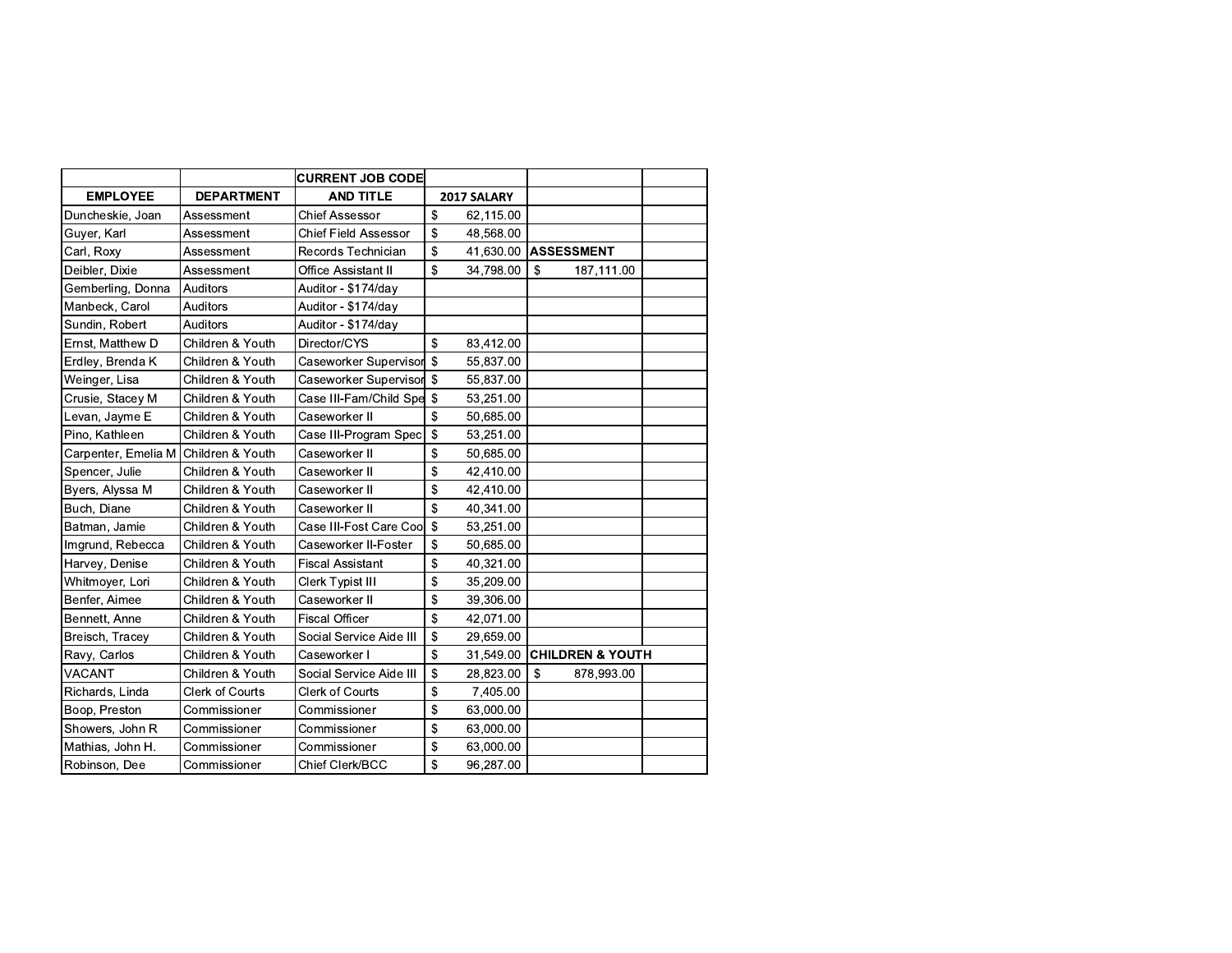| Showers, Sonia                                              | Commissioner                                    | Human Resource Dired \$                       |                           | 57,974.00 |                       |  |
|-------------------------------------------------------------|-------------------------------------------------|-----------------------------------------------|---------------------------|-----------|-----------------------|--|
| Vrabel, Sheryl                                              | Commissioner                                    | Exec. Admin. Assist.                          | \$                        | 36.898.00 | <b>COMMISSIONERS</b>  |  |
| Libby, Alan                                                 | Commissioner                                    | Receptionist/Clerk \$14.97                    |                           |           | \$<br>380,159.00      |  |
| Deitrick, William                                           | <b>Conservation District Director</b>           |                                               | \$                        | 72,215.00 |                       |  |
| Ernst, Eric                                                 | <b>Conservation District Erosion/Sed Tech</b>   |                                               | $\mathfrak{s}$            | 47,571.00 |                       |  |
| Haladay, Rebecca                                            |                                                 | Conservation District Chesapeake Bay Spect \$ |                           | 51,857.00 |                       |  |
| Bonsall, Greg                                               | Conservation District Enviro Ed/Ag Tech         |                                               | $\mathfrak{s}$            | 48,568.00 |                       |  |
| Burkland-Stamm, Shi Conservation District Watershed Special |                                                 |                                               | \$                        | 44,600.00 |                       |  |
| Kahley, Cynthia                                             |                                                 | Conservation District Admin/Ag Pres Adminis   | $\mathbf{s}$              | 42,075.00 |                       |  |
| Ross, Randy                                                 | <b>Conservation District Nutrient Mgmt Tech</b> |                                               | \$                        | 38,638.00 | <b>CONS. DISTRICT</b> |  |
| Wagner, Daniel                                              |                                                 | Conservation District Chesapeake Bay Tech     | \$                        | 41,630.00 | \$<br>387,154.00      |  |
| Adamo, Dominick                                             | Coroner                                         | Coroner                                       | \$                        | 38,930.00 |                       |  |
| Miller, Paula                                               | Coroner                                         | <b>Chief Deputy Coroner</b>                   | \$                        | 10,000.00 | <b>CORONER</b>        |  |
| Magyar, John                                                | Coroner                                         | Deputy Coroner                                | \$                        | 5,000.00  | \$<br>53,930.00       |  |
| Shaffer, Douglas                                            | Corrections                                     | Warden                                        | \$                        | 76,693.00 |                       |  |
| Cutchall, Jamie                                             | Corrections                                     | Lieutenant                                    | \$                        | 45,025.00 |                       |  |
| Moyer, Allen                                                | Corrections                                     | CorrectionOfficer                             | \$                        | 43,051.00 |                       |  |
| Fry, Stephen                                                | Corrections                                     | CorrectionOfficer                             | $\boldsymbol{\mathsf{S}}$ | 43,051.00 |                       |  |
| Kramer, Harry                                               | Corrections                                     | CorrectionOfficer                             | \$                        | 35,158.00 |                       |  |
| Ayars, Donald                                               | Corrections                                     | CorrectionOfficer                             | \$                        | 33,397.00 |                       |  |
| Densberger, Bruce                                           | Corrections                                     | CorrectionOfficer                             | $\mathfrak{s}$            | 36,898.00 |                       |  |
| Albright II, John                                           | Corrections                                     | CorrectionOfficer                             | \$                        | 34,267.00 |                       |  |
| Grove, Tyler                                                | Corrections                                     | CorrectionOfficer                             | $\mathfrak{s}$            | 31,636.00 |                       |  |
| Florez, Jonathan                                            | Corrections                                     | CorrectionOfficer                             | \$                        | 28,793.00 |                       |  |
| Pulliam, Christomer                                         | Corrections                                     | CorrectionOfficer                             | $\boldsymbol{\mathsf{S}}$ | 28,793.00 |                       |  |
| Oberlin Marg                                                | Corrections                                     | Admin Assist II                               | \$                        | 34,543.00 |                       |  |
| Bieber, Kathy                                               | Corrections                                     | Cook                                          | \$                        | 28,053.00 |                       |  |
| Finck, Kelly                                                | Corrections                                     | Cook                                          | $\mathbf S$               | 24,618.00 |                       |  |
| Gulden, James                                               | Corrections                                     | P-T Kitchen \$10.10                           |                           |           |                       |  |
| Martin, Terri                                               | Corrections                                     | P-T Kitchen \$10.10                           |                           |           |                       |  |
| Hufnagle, Charles                                           | Corrections                                     | P-T Jail \$12.36                              |                           |           |                       |  |
| Catherman, Cody                                             | Corrections                                     | P-T Jail \$12.24                              |                           |           |                       |  |
| Lytle, Todd                                                 | Corrections                                     | P-T Jail \$12.12                              |                           |           |                       |  |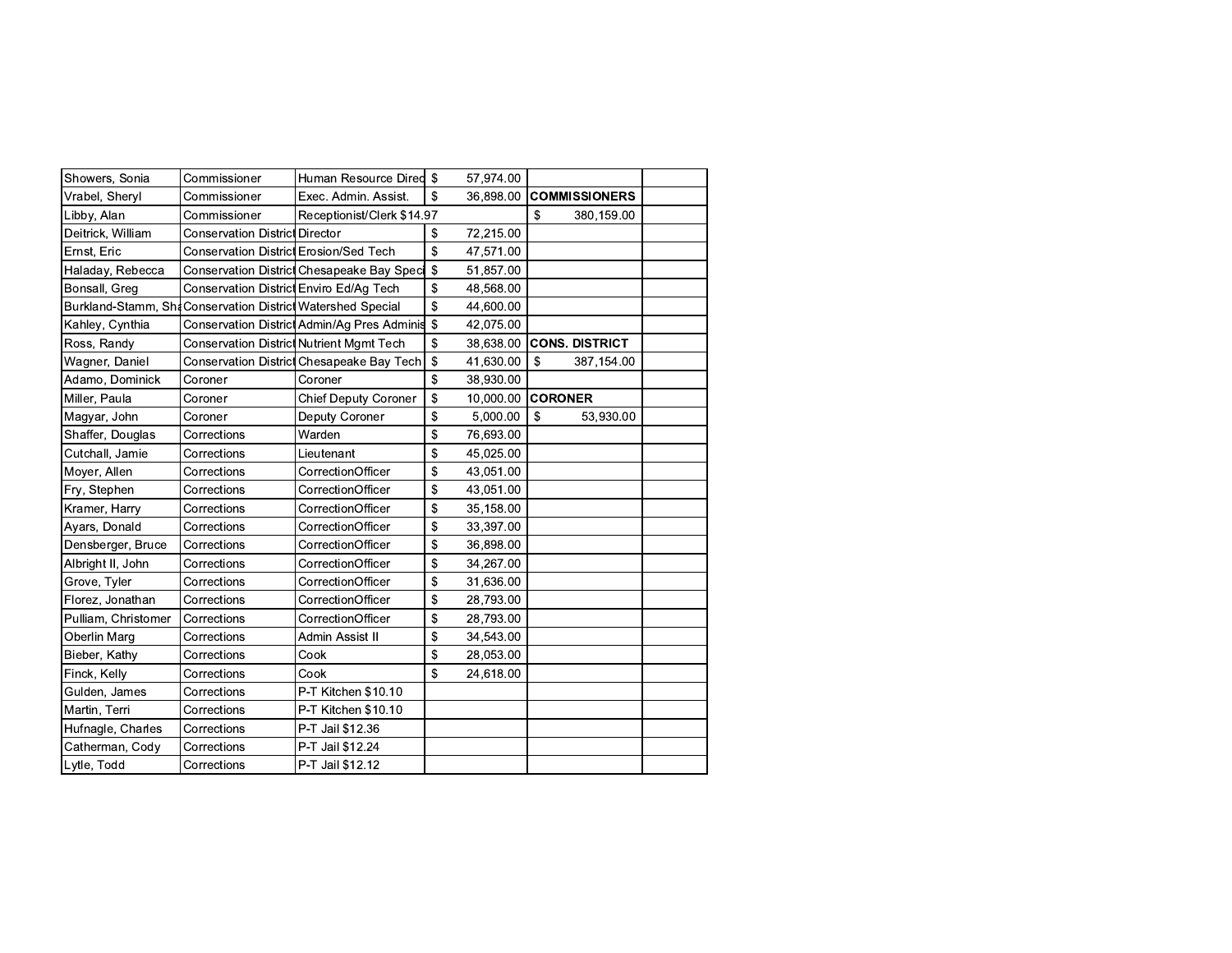| Bennage, Brad            | Corrections               | P-T Jail \$13.13         |                  |                           |                           |  |
|--------------------------|---------------------------|--------------------------|------------------|---------------------------|---------------------------|--|
| Harnish, Steve           | Corrections               | P-T Jail \$12.12         |                  |                           | <b>CORRECTIONS</b>        |  |
| Densberger, Eric         | Corrections               | P-T Jail \$12.12         |                  | $\boldsymbol{\mathsf{S}}$ | 523,976.00                |  |
| Johnson, D. Peter        | <b>District Attorney</b>  | <b>District Attorney</b> | \$<br>178,648.00 |                           |                           |  |
| Phillips, Tamara         | <b>District Attorney</b>  | Senior Legal Secretary   | \$<br>39,551.00  |                           |                           |  |
| Aukerman, Melissa        | <b>District Attorney</b>  | Legal Secretary          | \$<br>40,314.00  |                           | <b>DISTRICT ATTORNEY</b>  |  |
| Vacant                   | District Attorney         | PT Detective (\$19.50/H  | \$<br>20,280.00  | $\mathfrak{s}$            | 278,793.00                |  |
| Brouse, Shawn            | District Justice I        | Admin Assist III         | \$<br>43,051.00  |                           |                           |  |
| Oldt, Kara               | District Justice I        | Admin Assist III         | \$<br>34,267.00  |                           |                           |  |
| Inch, Jennifer           | District Justice I        | Admin Assist II          | \$<br>29,984.00  |                           |                           |  |
| Wagner, Roberta          | District Justice II       | Admin Assist III         | \$<br>43,051.00  |                           | <b>DISTRICT JUDGE</b>     |  |
| Shivley, Renda           | District Justice II       | Admin Assist II          | \$<br>35,371.00  | $\mathbf{\hat{S}}$        | 185,724.00                |  |
| Bortz, Amy               | Domestic Relations        | Director                 | \$<br>55,018.00  |                           |                           |  |
| Feese, Lemay             | <b>Domestic Relations</b> | Conference Officer       | \$<br>42,947.00  |                           |                           |  |
| Walter, Tausha           | Domestic Relations        | <b>DRO</b> Interstate CW | \$<br>37,019.00  |                           |                           |  |
| Leitzel, Penny           | Domestic Relations        | Support Enforce CW       | \$<br>37,795.00  |                           |                           |  |
| Ritter, Stacy            | <b>Domestic Relations</b> | Support Enforce CW       | \$<br>33,060.00  |                           |                           |  |
| Bittner, Shelly Ann      | <b>Domestic Relations</b> | Support Enforce CW       | \$<br>37,019.00  |                           |                           |  |
| Smith, Desiree           | <b>Domestic Relations</b> | Support Enforce CW       | \$<br>31,608.00  |                           |                           |  |
| Long, Jane               | Domestic Relations        | Recept/Clerk             | \$<br>27,471.00  |                           | <b>DOMESTIC RELATIONS</b> |  |
| Geiser, Cynthia          | <b>DRC</b>                | <b>DRC/Admin Assist</b>  | \$<br>32,909.00  | $\mathbf{\$}$             | 339,729.00                |  |
| James, Lisa              | E911                      | 911 Coordinator          | \$<br>59,901.00  |                           |                           |  |
| Troup, Marlin            | E912                      | Telecommunicator         | \$<br>42,587.00  |                           |                           |  |
| Dozpat, Kevin            | E913                      | Telecommunicator         | \$<br>42,587.00  |                           |                           |  |
| Englehardt, Rodney       | E914                      | Telecommunicator         | \$<br>42,587.00  |                           |                           |  |
| Diamond, Jenice          | E915                      | Telecommunicator         | \$<br>40,314.00  |                           |                           |  |
| Hollenbach, Kenneth E916 |                           | Telecommunicator         | \$<br>40,314.00  |                           |                           |  |
| Oberdorf, Jeff           | E917                      | Telecommunicator         | \$<br>38,659.00  |                           |                           |  |
| Campbell, Brandon        | E918                      | Telecommunicator         | \$<br>37,026.00  |                           |                           |  |
| Morgan, Megan            | E919                      | Telecommunicator         | \$<br>32,082.00  |                           |                           |  |
| Dozpat, Joe              | E920                      | Telecommunicator         | \$<br>30,427.00  |                           |                           |  |
| Bastian, Ryan            | E921                      | Telecommunicator         | \$<br>36,198.00  |                           |                           |  |
| Erdley, Andrew           | E922                      | Telecommunicator         | \$<br>29,620.00  |                           | 911                       |  |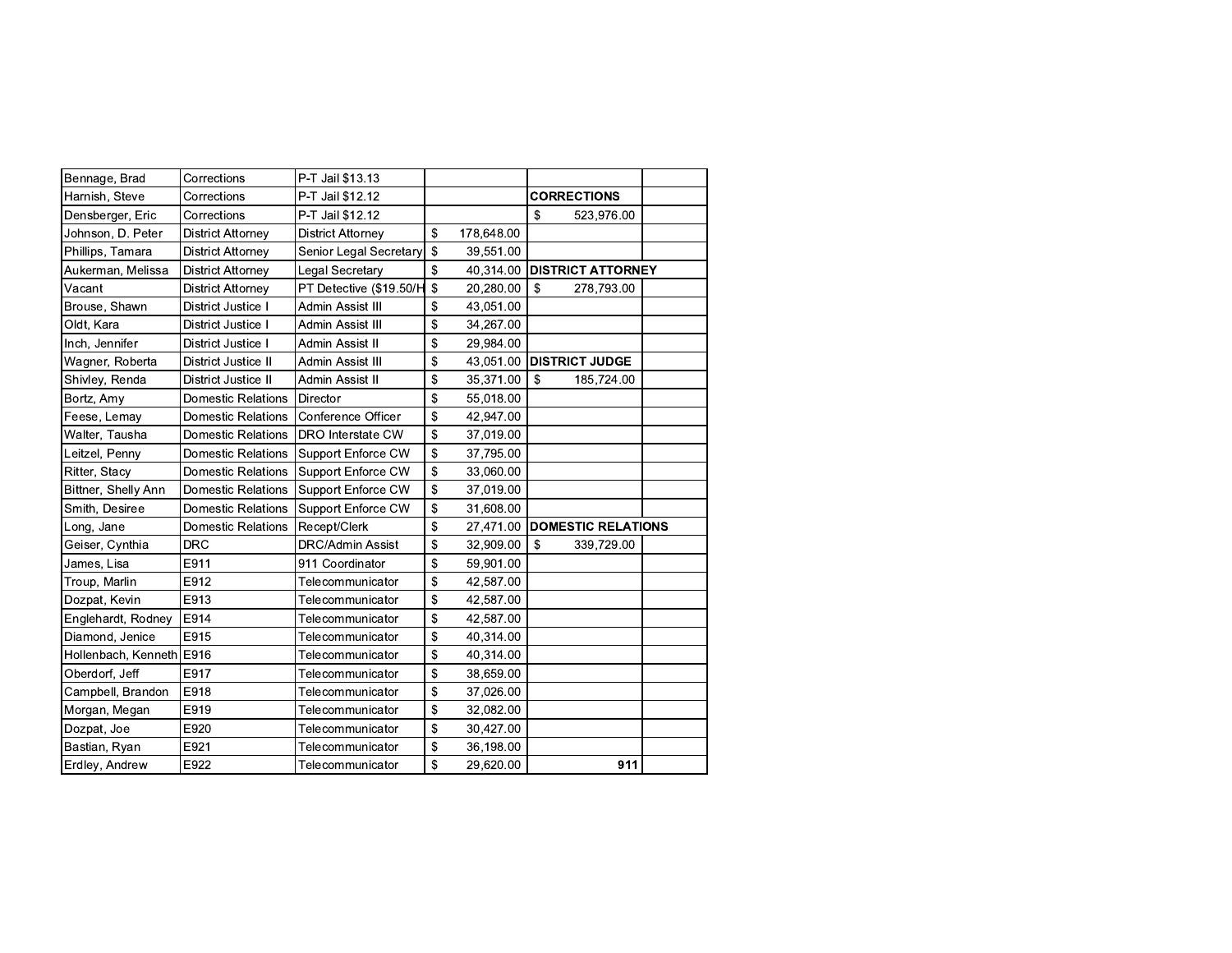| Catherman, Cody                 | E923        | P-T Telecom \$13.26         |            |           | $\mathsf{\$}$<br>472,302.00  |
|---------------------------------|-------------|-----------------------------|------------|-----------|------------------------------|
| Troester, Nancy                 | Finance     | <b>Fiscal Coordinator</b>   | \$         | 43,009.00 |                              |
| McClintock, Jeff                | Finance     | <b>Financial Director</b>   | \$         | 83,971.00 | <b>FINANCE</b>               |
| Dunkelberger, Amber Finance     |             | Accountant 1                | \$         | 38,617.00 | \$<br>165,597.00             |
| Reese, Susan                    | <b>GIS</b>  | <b>GIS Director</b>         | \$         | 73,895.00 |                              |
| Schuster, Madeline              | GIS         | <b>GIS Specialist</b>       | \$         | 53,467.00 | <b>GIS</b>                   |
| Yanek, Amanda                   | <b>GIS</b>  | <b>GIS Specialist</b>       | \$         | 36,644.00 | \$<br>164,006.00             |
| Rhoades-Swartz, Lini Historical |             | PT \$14.50                  |            |           |                              |
| Wintjen, Elaine                 | Historical  | PT \$12.70                  |            |           |                              |
| Neidig, Jenna                   | Judicial    | Judicial Law Clerk          | \$         | 28,987.00 | Cost split w/ Snyder         |
| Shellenberger, Lynn             | Judicial    | Court Reporter (Union)      | $\sqrt{3}$ | 26,784.50 | Cost split w/ Snyder         |
| Orris, Megan                    | Judicial    | Court Reporter (Snyder \$   |            | 22,230.00 | Cost split w/ Snyder         |
| Buck, Angela                    | Judicial    | Legal Secretary (Snyde \$   |            | 18,716.49 | Cost split w/ Snyder         |
| Portzline, Debra                | Judicial    | Admin. Assist (Union) \$    |            | 14,398.00 | Cost split w/ Snyder         |
| Harvey, Cindy                   | Judicial    | Legal Secretary (Union   \$ |            | 20,180.50 | Cost split w/ Snyder         |
| Klingler, Kelly                 | Judicial    | Jury Commissioner (12.12)   |            |           |                              |
| Klingler, Kelly                 | Judicial    | Tip Staff (\$73.70/day)     |            |           | <b>Judicial</b>              |
| Hahn, David                     | Judicial    | Tip Staff (\$73.70/day)     |            |           | \$<br>131,296.49             |
| Clayberger, Colin               | Maintenance | Maint. Super.               | \$         | 68,856.00 |                              |
| Wallace, Dave                   | Maintenance | Assist Facility Dir         | \$         | 48,165.00 |                              |
| Swartz, Merrill                 | Maintenance | Maintenance II              | \$         | 34,798.00 |                              |
| Mattern, Kim                    | Maintenance | Maintenance II              | \$         | 37,026.00 |                              |
| Harnish, Steve                  | Maintenance | Maintenance III             | \$         | 37,026.00 |                              |
| Carpenter, David                | Maintenance | Maintenance II              | \$         | 29,132.00 | <b>MAINTENANCE</b>           |
| Dye, Katherine                  | Maintenance | Maintenance I               | \$         | 24,210.00 | $\sqrt{2}$<br>279,213.00     |
| Newcomer, Kyle                  | <b>MIS</b>  | <b>MIS Director</b>         | \$         | 61,879.00 |                              |
| Vacant                          | <b>MIS</b>  | <b>MIS Technician</b>       | \$         | 43,500.00 | <b>MIS</b>                   |
| Wehr, Michelle                  | <b>MIS</b>  | <b>MIS Technician</b>       | \$         | 32,909.00 | $\mathfrak{L}$<br>138,288.00 |
| Pletcher, Gayle                 | Penn State  | PT Admin Assist I \$11.22   |            |           | <b>PENN STATE</b>            |
| Rishel, Kasey                   | Penn State  | 4H Coordinator              | \$         | 32,082.00 | \$<br>32,082.00              |
| McLaughlin, Shawn               | Planning    | Director/Planning           | \$         | 86,210.00 |                              |
| Huntington, Robert              | Planning    | Recycling                   | \$         | 45,810.00 |                              |
| Mabus, Pamela R                 | Planning    | <b>Community Planner</b>    | \$         | 45,810.00 |                              |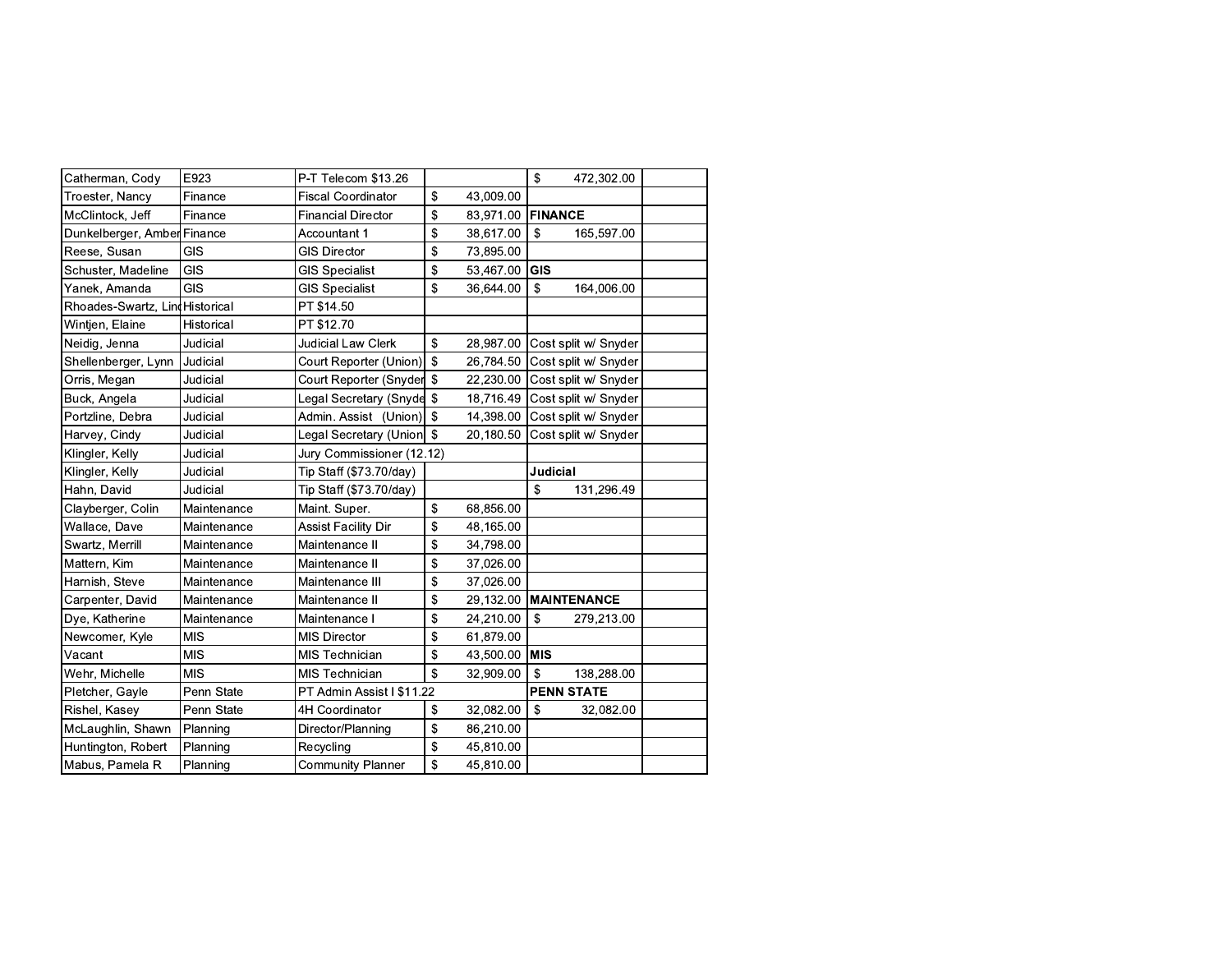| DelVecchio, John    | Planning             | <b>Community Planner</b>       | \$<br>45,576.00 | <b>IPLANNING</b>     |                        |  |
|---------------------|----------------------|--------------------------------|-----------------|----------------------|------------------------|--|
| Wagner, Janice M    | Planning             | Admin Assist II                | \$<br>39,926.00 | \$                   | 263,332.00             |  |
| Lizardi, Scott      | Probation            | <b>Chief Probation Officer</b> | \$<br>85,001.00 |                      |                        |  |
| Kerstetter, Scott   | Probation            | <b>Adult Probation</b>         | \$<br>61,720.00 |                      |                        |  |
| Cline, Lucy L       | Probation            | <b>Adult Probation Super</b>   | \$<br>61,720.00 |                      |                        |  |
| Madden, Sean P      | Probation            | <b>Adult Probation</b>         | \$<br>58,806.00 |                      |                        |  |
| Morris, Naaman      | Probation            | Juvenile Probation Off         | \$<br>58,806.00 |                      |                        |  |
| Russell, Steve      | Probation            | Juvenile Probation Off         | \$<br>61,720.00 |                      |                        |  |
| Depauw, Amanda      | Probation            | <b>Adult Probation</b>         | \$<br>48,165.00 |                      |                        |  |
| Haulman, Matt       | Probation            | <b>Adult Probation</b>         | \$<br>43,009.00 |                      |                        |  |
| Hause, Cathy        | Probation            | Admin Assist V/Office N        | \$<br>51,305.00 |                      |                        |  |
| Scheller, Karen     | Probation            | Admin Assist III               | \$<br>43,051.00 |                      |                        |  |
| Wertman, Michelle   | Probation            | Admin Assist II                | \$<br>35,371.00 |                      |                        |  |
| Diehl, Steve        | Probation            | Drug Coordinator               | \$<br>6,206.00  |                      |                        |  |
| Diehl, Steve        | Probation            | Drug Officer                   | \$<br>43,444.00 | <b>PROBATION</b>     |                        |  |
| Hollenbach, Kristin | Probation            | <b>DUI Officer</b>             | \$<br>44,876.00 | \$                   | 703,200.00             |  |
| Richards, Linda     | Prothonotary         | Prothonotary                   | \$<br>63,000.00 |                      |                        |  |
| Zeyn, Harriet       | Prothonotary         | Deputy Clerk                   | \$<br>37,670.00 |                      |                        |  |
| Miller, Diane       | Prothonotary         | <b>Chief Deputy</b>            | \$<br>27,682.00 |                      |                        |  |
| Smith, Alisha       | Prothonotary         | <b>Senior Deputy</b>           | \$<br>25,194.00 | <b>PROTHONTARY</b>   |                        |  |
| Falso, Jennifer     | Prothonotary         | Deputy Clerk                   | \$<br>20,033.00 | $\mathsf{\$}$        | 173,579.00             |  |
| Ulmer, Brian        | Public Defender      | Public Defender                | \$<br>84,531.00 |                      | <b>PUBLIC DEFENDER</b> |  |
| Hassinger, Brenda   | Public Defender      | Senior Legal Secretary         | \$<br>40,361.00 | \$                   | 124,892.00             |  |
| Dietrich, Michelle  | <b>Public Safety</b> | <b>EMC</b>                     | \$<br>61,020.00 |                      |                        |  |
| Crebs, Robert       | <b>Public Safety</b> | Oper & Trg Officer             | \$<br>40,314.00 | <b>PUBLIC SAFETY</b> |                        |  |
| Benfer, Karla       | <b>Public Safety</b> | Admin Assist                   | \$<br>27,584.00 | \$                   | 128,918.00             |  |
| Seward, Lisa        | Register/Recorder    | Register/Recorder              | \$<br>69,546.00 |                      |                        |  |
| Snyder, Penny       | Register/Recorder    | <b>Senior Deputy</b>           | \$<br>26,623.00 | <b>REG/RECORDER</b>  |                        |  |
| Stidfole, Brenda    | Register/Recorder    | <b>Chief Deputy</b>            | \$<br>31,525.00 | \$                   | 127,694.00             |  |
| Ritter, Ernest      | Sheriff              | Sheriff                        | \$<br>63,000.00 |                      |                        |  |
| Hahn, Scott         | Sheriff              | <b>Chief Deputy Sheriff</b>    | \$<br>54,064.00 |                      |                        |  |
| Delp, Ernest        | Sheriff              | Deputy Sheriff                 | \$<br>43,943.00 |                      |                        |  |
| Leaman, Eric        | Sheriff              | Deputy Sheriff                 | \$<br>36,453.00 |                      |                        |  |